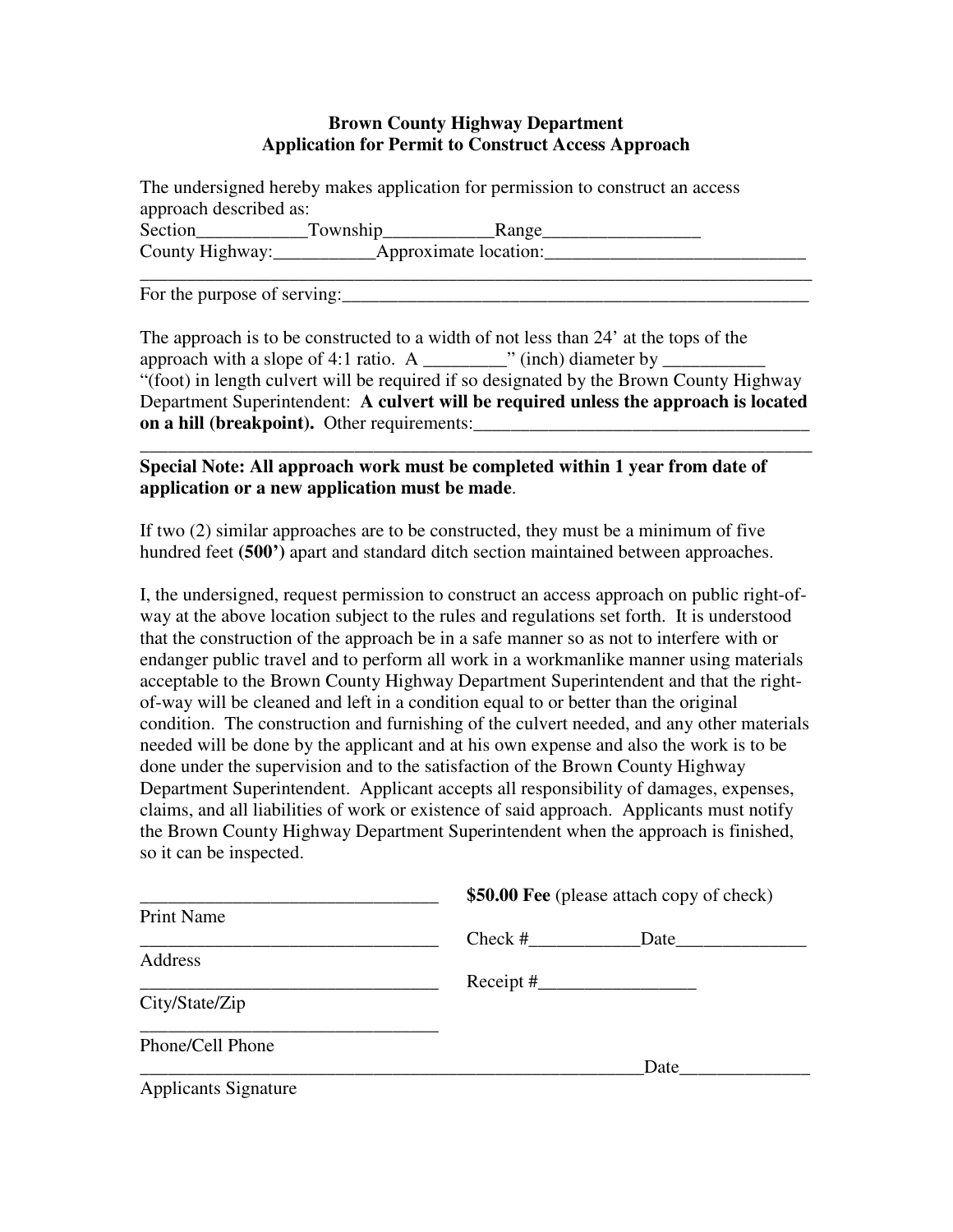| Culvert Required: Yes                         | No   |  |
|-----------------------------------------------|------|--|
|                                               |      |  |
| Brown County Highway Superintendent Signature |      |  |
|                                               |      |  |
| Planning & Zoning Commission Signature        | Date |  |

The approach permit is granted with the conditions stated in herein this \_\_\_\_\_\_\_\_\_day of \_\_\_\_\_\_\_\_\_\_\_\_\_\_\_\_\_\_\_, 20\_\_.

## **Section 4.2208 – Approach Permit**

No approach shall be constructed upon any County Road or Highway without an approach permit issued by the Zoning Administrator. No approach permit shall be issued by the Zoning Administrator except in conformity with the below criteria, unless he/she received a written order form the Board of Adjustment in the form of a variance as provided by this Ordinance.

## **The Criteria for Approaches Shall:**

- Have no two (2) approaches closer than five hundred (500') feet apart.
- Not to be located on the crest of a hill nor other location where sight visibility will be impaired.
- Have a slope of four (4) to one (1).
- Have a minimum driving width of twenty-four (24') feet.
- Require the final approval of the Brown County Highway Department Superintendent is a culvert is to be installed.